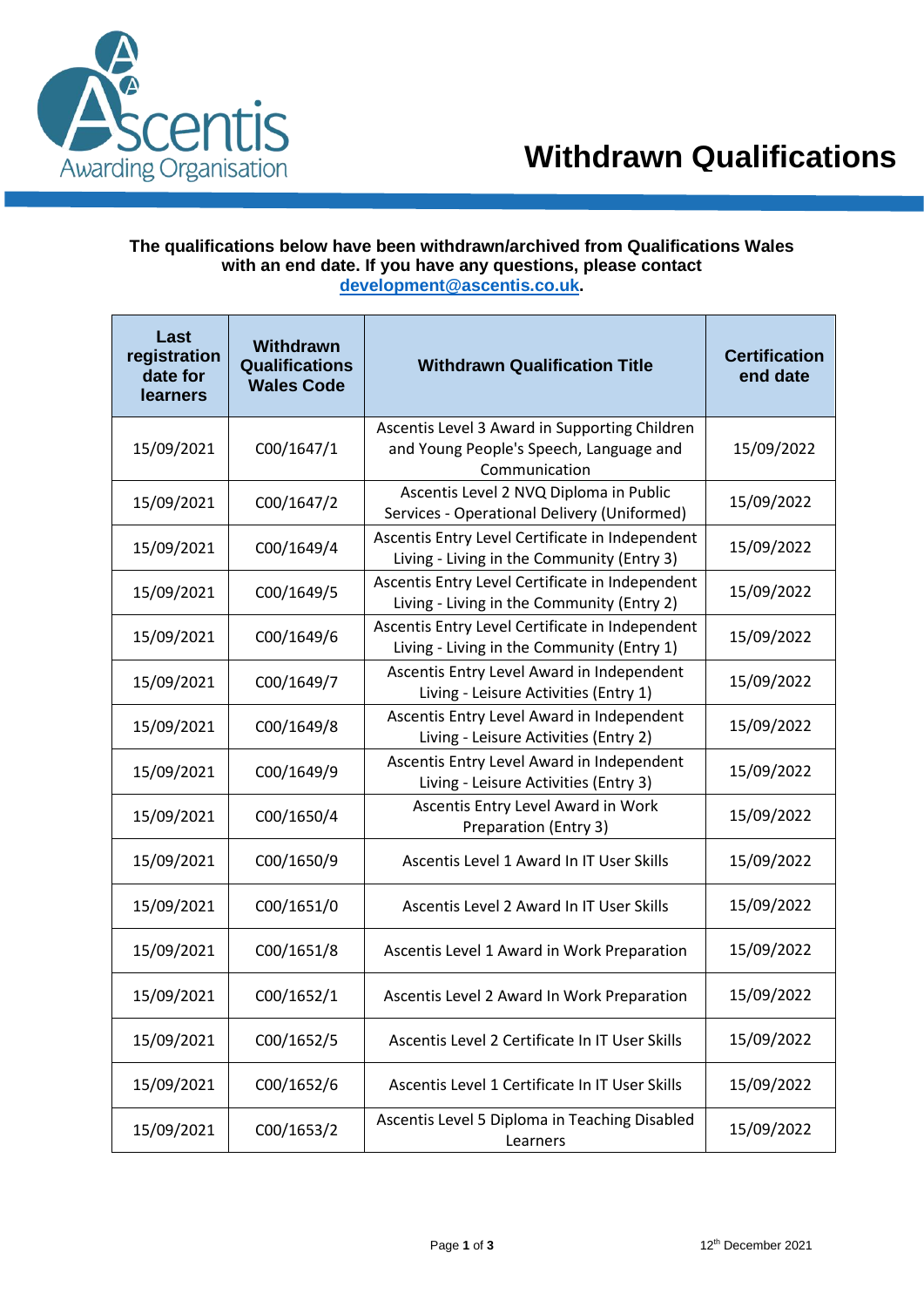| 15/09/2021 | C00/1653/3 | Ascentis Level 5 Diploma in Teaching English:<br>Literacy                                                                        | 15/09/2022 |
|------------|------------|----------------------------------------------------------------------------------------------------------------------------------|------------|
| 15/09/2021 | C00/1653/4 | Ascentis Level 5 Diploma in Teaching English:<br><b>ESOL</b>                                                                     | 15/09/2022 |
| 15/09/2021 | C00/1657/9 | Ascentis Level 2 Award In Communication<br>Support for 3-25s with Severe and Complex<br><b>Needs</b>                             | 15/09/2022 |
| 15/09/2021 | C00/1658/0 | Ascentis Level 2 Award in Information, Advice<br>and Guidance                                                                    | 15/09/2022 |
| 15/09/2021 | C00/1658/2 | Ascentis Level 3 Award in Information, Advice<br>and Guidance                                                                    | 15/09/2022 |
| 15/09/2021 | C00/1661/8 | Ascentis Level 4 Diploma in Digital Learning<br>Design                                                                           | 15/09/2022 |
| 15/09/2021 | C00/1662/1 | Ascentis Level 3 Award In Communication<br>Support for 0-25s with Severe and Complex<br><b>Needs</b>                             | 15/09/2022 |
| 15/09/2021 | C00/1663/0 | Ascentis Level 3 Certificate in Personal<br>Tutoring                                                                             | 15/09/2022 |
| 15/09/2021 | C00/1664/8 | Ascentis Level 2 Diploma In IT Skills for<br><b>Communications Specialists</b>                                                   | 15/09/2022 |
| 15/09/2021 | C00/1664/9 | Ascentis Level 2 Certificate In IT Skills for<br>Employment                                                                      | 15/09/2022 |
| 15/09/2021 | C00/1665/1 | Ascentis Level 4 Extended Diploma in Digital<br>Learning Design                                                                  | 15/09/2022 |
| 15/09/2021 | C00/1665/2 | Ascentis Level 3 Award in Digital Learning<br>Design                                                                             | 15/09/2022 |
| 15/09/2021 | C00/1665/3 | Ascentis Level 4 Certificate in Community<br>Interpreting                                                                        | 15/09/2022 |
| 15/09/2021 | C00/1666/5 | Ascentis Level 2 Diploma in Progression to<br>Further Study in Art and Design                                                    | 15/09/2022 |
| 15/09/2021 | C00/1666/7 | Ascentis Level 2 Certificate in Horticulture and<br><b>Amenity Horticulture</b>                                                  | 15/09/2022 |
| 15/09/2021 | C00/1666/8 | Ascentis Level 2 Diploma in Horticulture and<br><b>Amenity Horticulture</b>                                                      | 15/09/2022 |
| 15/09/2021 | C00/1666/9 | Ascentis Level 2 Certificate in Skills for<br>Professions in Applied Science and Technology                                      | 15/09/2022 |
| 15/09/2021 | C00/1667/7 | Ascentis Level 2 Award in Supporting Verbal<br>Pupils with Autism Spectrum Disorder                                              | 15/09/2022 |
| 15/09/2021 | C00/1667/8 | Ascentis Level 3 Award in Supporting Verbal<br>Pupils with Autism Spectrum Disorder                                              | 15/09/2022 |
| 15/09/2021 | C00/1668/0 | Ascentis Level 2 Award in Communication<br>Support for Verbal Pupils with Autism<br>Spectrum Disorder: From Theory into Practice | 15/09/2022 |
| 15/09/2021 | C00/1668/1 | Ascentis Level 3 Award in Communication<br>Support for Verbal Pupils with Autism<br>Spectrum Disorder: From Theory into Practice | 15/09/2022 |
| 15/09/2021 | C00/1668/7 | Ascentis Level 4 Certificate in Creating<br><b>Communication Friendly Settings</b>                                               | 15/09/2022 |